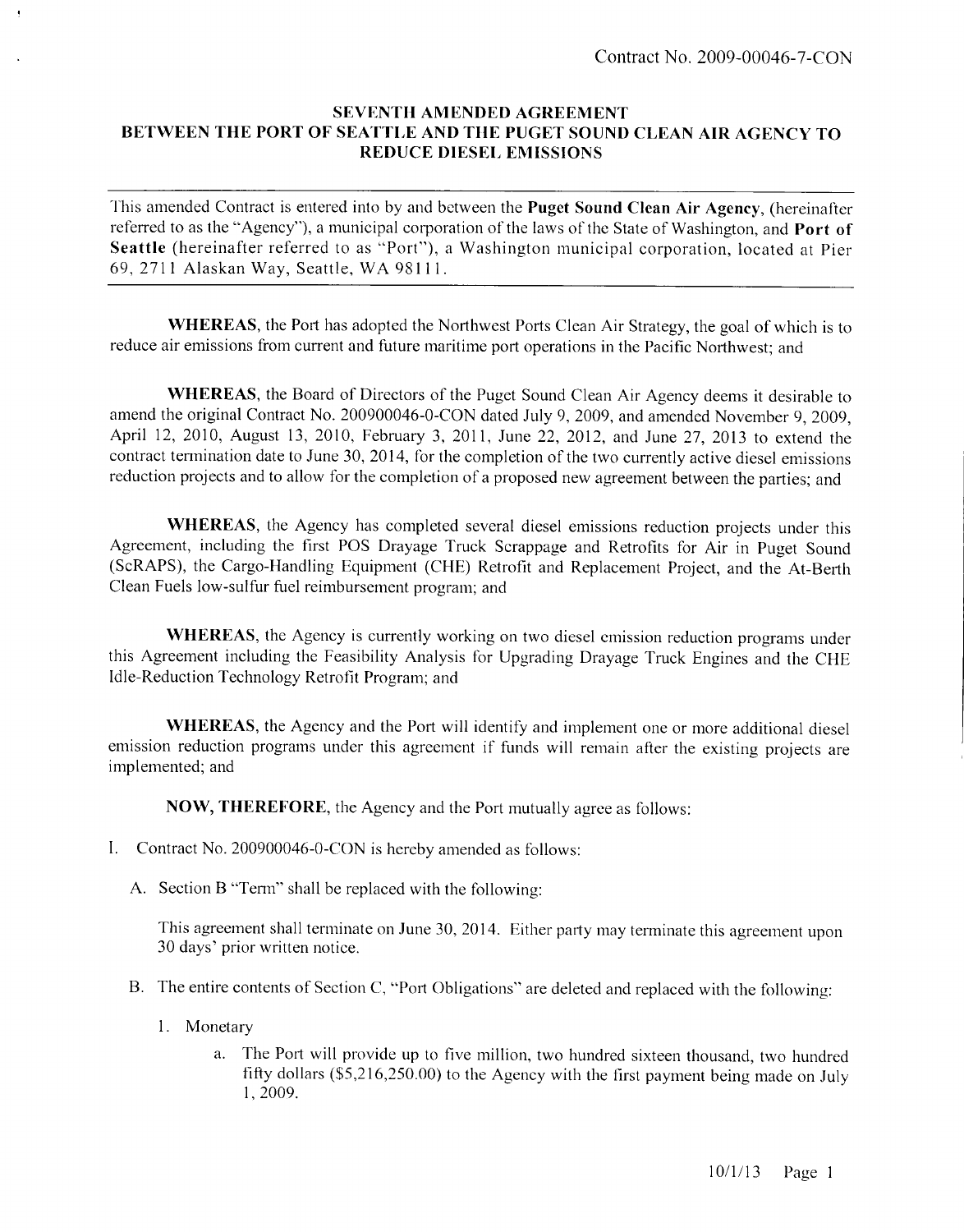Þ

- b. The Port will allow the Agency to charge up to 25% of the total Agreement value towards administrative costs, provided that the total amount invoiced for this Agreement does not exceed five million, two hundred sixteen thousand, two hundred fifty dollars (\$5,216,250.00).
- c. The Port will send its payments to the Agency, attention Finance Department.
- 2. Services
	- a. The Port will publicize the programs funded by the Agency as part of this Agreement.
	- b. The Port may provide recognition incentives for program participants
	- c. When requested by the Agency in connection with Agency programs under this Agreement, the Port will assist the Agency in working with the program participants in furthering the program objectives.
- C. The entire contents of Section D, "Agency Obligations," are deleted and replaced with the following:
	- 1. Having previously completed Port-funded projects to replace drayage trucks, retrofit cargohandling equipment (CHE), and incentivize the use of cleaner fuels by ocean-going vessels, the Agency will focus its efforts on the following ongoing projects:
		- a. *Feasibility Analysis for Upgrading Drayage Truck Engines.* The Agency will support the Port's ongoing Clean Truck Program by assessing the feasibility of upgrading pre-2007 engines in drayage trucks to meet or surpass U.S. Environmental Protection Agency 2007 emission standards for particulate matter. The budget for this project is defined in Attachment A, hereby incorporated by reference. Attachment A may be revised upon written approval from both the Agency and the Port. The Agency will complete the following tasks:
			- i. Issue a competitive request for proposals to solicit solutions for upgrading pre-2007 engines to 2007 engine standards.
			- ii. Review proposals with representatives from the Port,
			- iii. Enter into a contract with the selected third-party contractor(s).
			- iv. Administer the program.
			- v. Review, approve, and pay for invoices from the third-party contractor(s) as agreed upon in the third-party contractor's contract(s).
		- b. *Idle-Reduction Retrofits on CHE.* The Agency will administer an ongoing program to install idle-reduction technology on CHE at the Port. The budget for this project is defined in Attachment A. Attachment A may be revised upon written approval from both the Agency and the Port. The Agency will complete the following tasks:
			- i. Implement Port of Seattle Idle-Reduction Program, Grant No. G1200412 awarded to the Agency by the Washington State Department of Ecology by working with Port of Seattle terminals to install idle-reduction retrofit technologies on cargo-handling equipment using State grant funds.
			- ii. Identify which CHE at each participating port terminal would be a candidate for a 50% match from the POS for additional idle-reduction retrofits.
			- iii. Reimburse the port terminal after receiving proof the additional idle-reduction retrofits have been installed.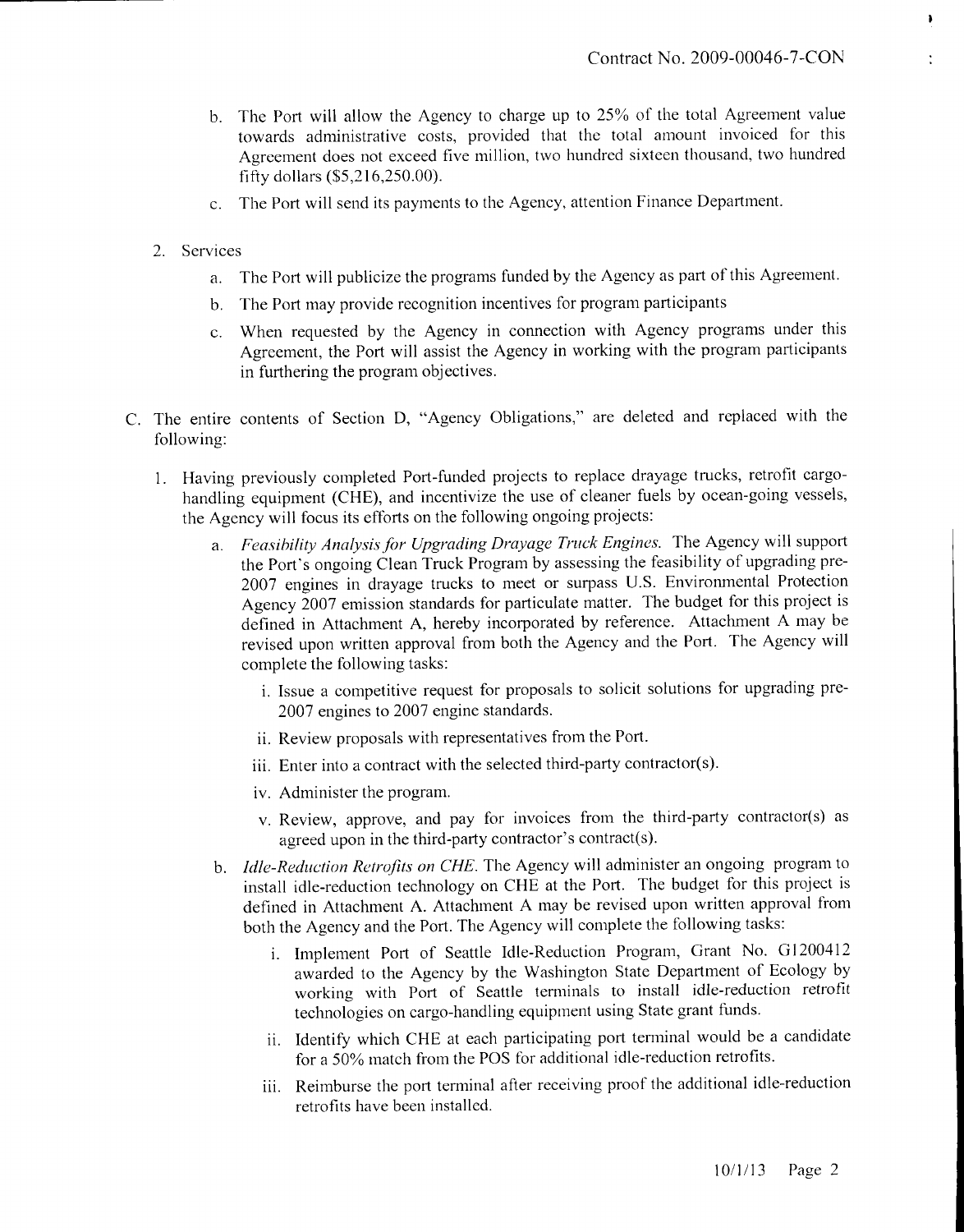- c. *To-Be-Dctermined Emission Reduction Pmject(s).*
	- i. The Agency may identify potential port-related diesel emission reduction projects by June 30, 2014. The cost of additional projects shall not cause total dollars provided by the Port under this Agreement to exceed five million, two hundred sixteen thousand, two hundred fifty dollars (\$5,216,250.00).
	- ii. If an appropriate project is identified, the Agency will propose the project and associated budget to the Port.
	- iii. If the Port agrees to the proposed project, the Agency will document the proposed project and the associated roles and responsibilities of the Agency and the Port in a letter to the Port.
- 2. The Agency will submit invoices to the Port monthly and at the end of term of this Agreement for reimbursement for services provided as described in Section D.I. Charges should be broken down by the hour identifying: the task and/or subtask performed; the name of the person(s) who performed the work; the actual wages and benefits per hour for the persons(s) who provided the services; and the specific number of hours spent within a given billing period (monthly). Indirect charges included in any invoice shall utilize the Agency's current federally approved indirect rate, which shall be applied to direct wages and benefits. The Agency shall submit invoices to the Port's Project Manager.
- 3. The Agency will provide the Port a written report every three months, with the first report being submitted on October 31, 2009, describing in detail to the Port the progress made on each active project that the Agency is administering under Section D. 1 of this Agreement.
- D. The entire contents of Section F. "Notices" are deleted and replaced with the following:

All notices hereunder may be delivered or mailed. If mailed, they shall be sent to the following respective addresses:

## **The Agency Project Manager is:**

Beth Carper Air Resources Specialist Puget Sound Clean Air Agency 1904 3<sup>rd</sup> Ave., Suite 105 Seattle, WA 98101 206-689-4057 bethc@pscleanair.org

## **The Port of Seattle Project Manager is:**

Janice Gedlund Air Quality Program Manager Seaport Environmental Programs, Pier 69 P.O.Box 1209 Seattle, WA 98111-1209 206-787-7924 Gedlund.j@portseattle.org